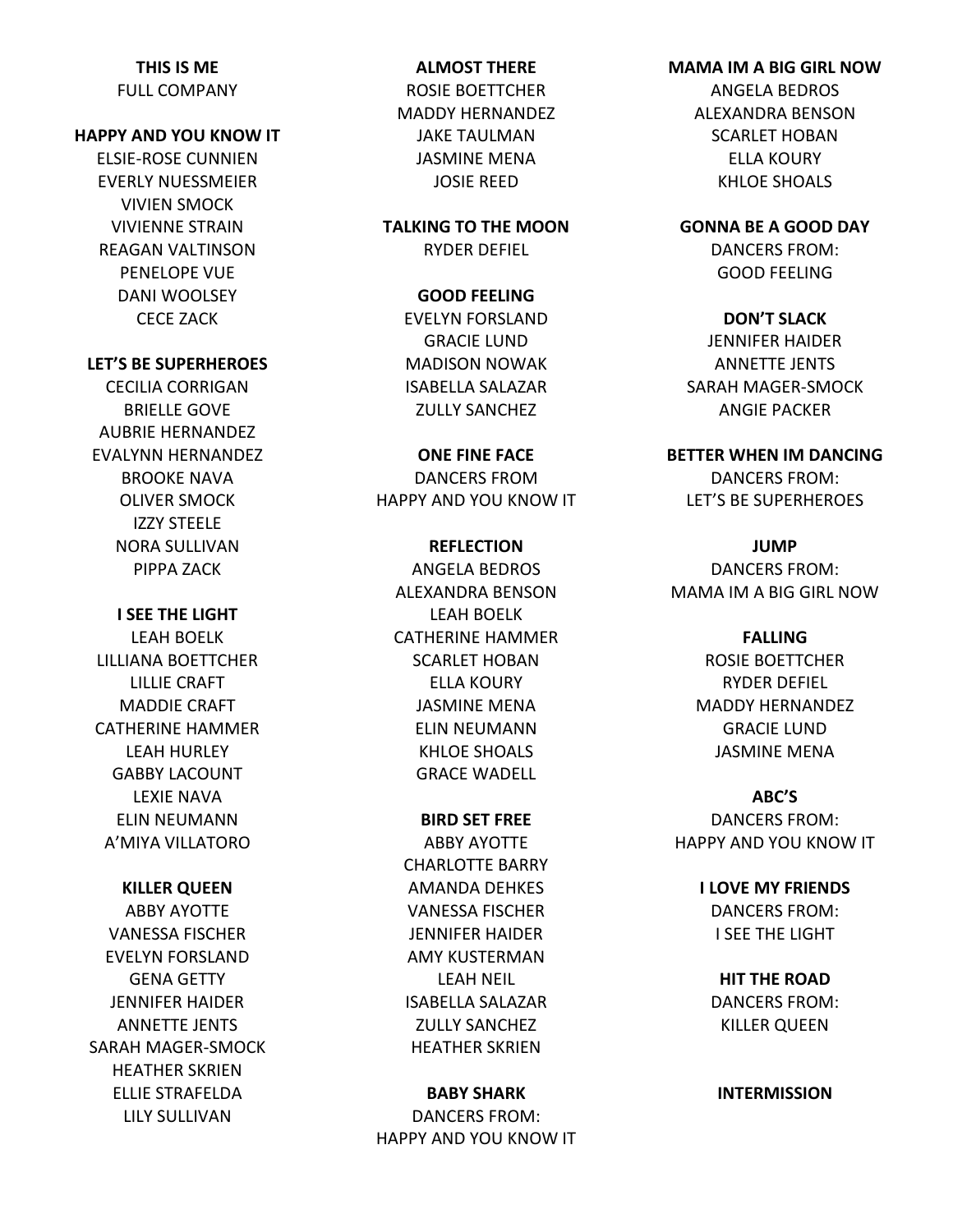### **FRESH PRINCE**

RANDY BOELK AARON BOETTCHER BRIAN CRAFT ERIC FORSLAND JACK HAIDER ZACH HOBAN NICK KOURY MATT NUESSMEIER ERIC SHOALS ISIAH SMOCK

**JUST THE TWO OF US**

RANDY & LEAH BOELK AARON, LILLIANA & ROSIE BOETTCHER BRIAN, MADDIE & LILLIE CRAFT ERIC & EVELYN FORSLAND JACK HAIDER & A'MIYA VILLATORO ZACH & SCARLET HOBAN NICK & ELLA KOURY MATT & EVERLY NUESSMEIER ERIC & KHLOE SHOALS ISIAH, VIVIEN & OLLIE SMOCK

**JEALOUS**

CHARLOTTE BARRY GRACIE LUND ISABELLA SALAZAR ZULLY SANCHEZ

**HUSTLE** DANCERS FROM: HIT THE ROAD

**ANY DREAM WILL DO** DANCERS FROM: LET'S BE SUPERHEROES

**SKINNAMARINK** DANCERS FROM: HAPPY AND YOU KNOW IT

> **BURN** DANCERS FROM: GOOD FEELING

**FRIEND LIKE ME** DANCERS FROM: I SEE THE LIGHT

**MADNESS** DANCERS FROM: ALMOST THERE RYDER DEFIEL

**FLY AWAY** DANCERS FROM: MAMA I'M A BIG GIRL

> **FALL ON ME** DANCERS FROM: BIRD SET FREE

**GOOD TIMES** EVELYN FORSLAND MADISON NOWAK

**WHEELS ON THE BUS** DANCERS FROM: HAPPY AND YOU KNOW IT

**JOY** FULL COMPANY JOY SIGNS MADE BY EACH STUDENT

> **FACULTY** JENNIFER HAIDER CORRINE MARTIN ANGIE PACKER

**ASSISTANTS** ROSIE BOETTCHER

**COMMUNICATIONS** SARAH MAGER-SMOCK HEATHER SKRIEN VANESSA FISCHER

**BACK STAGE MANAGER** AMANDA DEHKES

> **SLIDE SHOW**  LINDSEY OLSEN

# **5 YEAR TROPHY** AUBRIE HERNANDEZ EVALYNN HERNANDEZ BROOKE NAVA CHARLOTTE BARRY RYDER DEFIEL LEAH HURLEY SCARLET HOBAN LEXIE NAVA NORA SULLIVAN

LILLIANA BOETTCHER **10 YEAR TROPHY** MADDY HERNANDEZ

ROSIE BOETTCHER JASMINE MENA ERIC FORSLAND

**15 YEAR TROPHY** EVELYN FORSLAND

**30 YEAR TROPHY** HEATHER SKRIEN

**CLASS OF THE YEAR** THURSDAY 5:00PM I SEE THE LIGHT I LOVE MY FRIENDS FRIEND LIKE ME

### **OUTSTANDING STUDENTS**

LEAH BOELK EVELYN FORSLAND BROOKE NAVA RYDER DEFIEL JASMINE MENA JAKE TAULMAN JOSIE REED

**VIDEOGRAGHPY & LIVESTREAM** MATT PERKINS

**TROPHIES** CROWN TROPHY

**THANK YOU TO SIMLEY!**